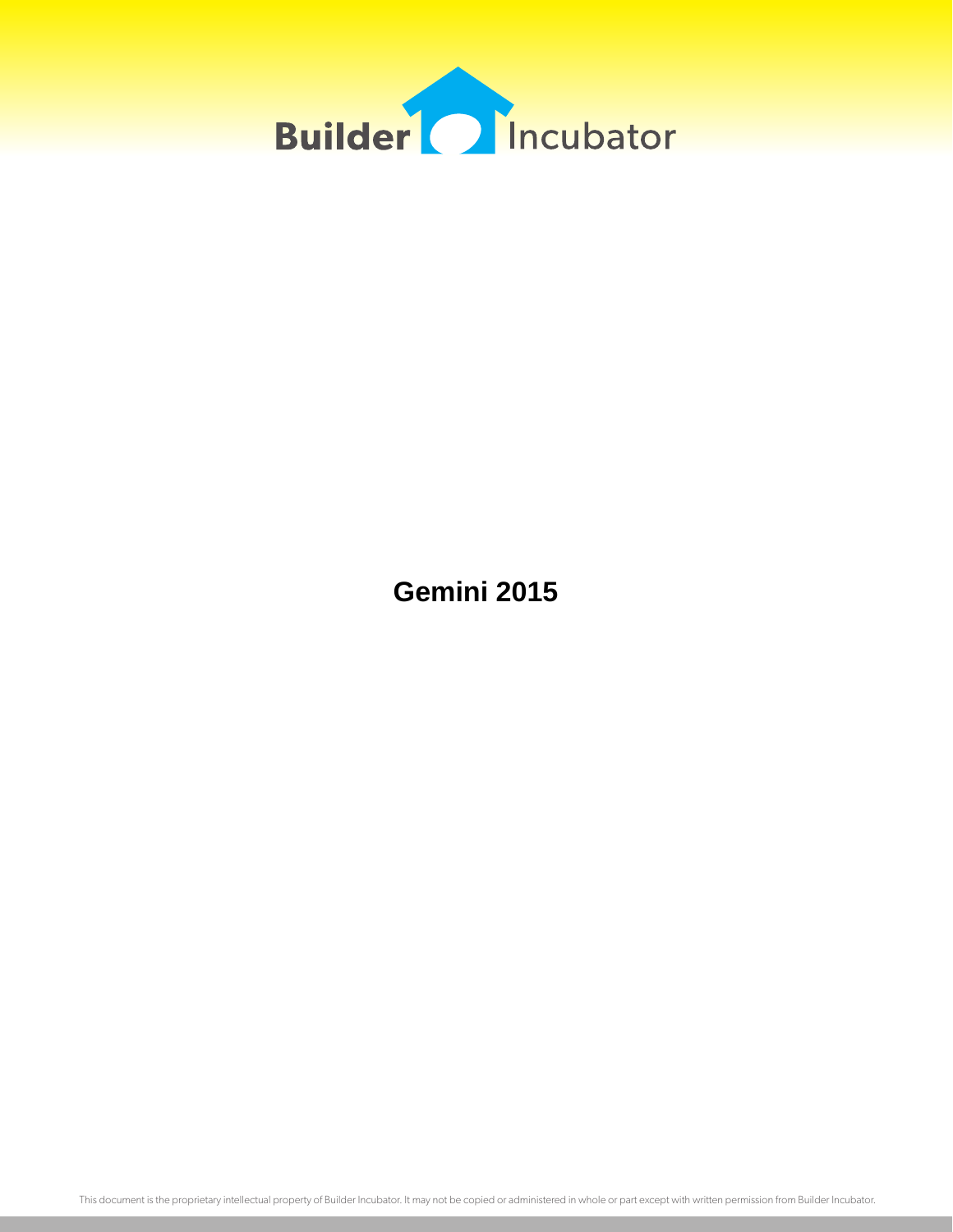### **JC: Added New Change Order Report Status Filter**

Program(s): Gemini Software Report: 4955

JC | Reports | Change Order Detail Report

Added a new "Include Status" pulldown filter option to the Change Order Detail Report setup window. Available Change Order status filters are "All", "Approved Only" or "Not Approved Only".

#### **JC: Job Selection Enhancements for Selected Reports Browsers**

Program(s): Gemini Software Report: 4967

- JC | Reports | Job List
- JC | Reports | Job Report
- JC | Reports | Job Detail Report
- JC | Reports | More Reports | Budget Variance Report

Added a new "Select Jobs for Report" button to the reports setup windows for the Job List, Job Report, Job Detail Report, and Budget Variance Report. On each report setup window, the "Select Jobs for Report" button is located immediately to the right of the "Job Lower Limit" field.

When selected, a Job List browser appears which allows the user to Mark which specific jobs are to be included on the report output. Jobs for the above reports may still be selected as they were in prior versions.

#### **JC: Bonding Report Enhancement**

Program(s): Gemini Software Report: 4969 JC | Reports | Bonding Report

Added a new "Show Job Name on Report" checkbox option to the bottom of the report setup window. If checked, the job description will be printed on a separate line below the detail.

### **PR: Time Cards**

Program(s): Gemini Software Report: 4974 File | Supervisor | Configuration | PR File | User Maintenance | Insert/Change PR | Time Cards

The Time Cards function, previously available as an optional add-on module, has been converted to be part of the standard Payroll module available to all users. It allows certain users (Job Superintendents, for example) who do not need security access to employee personnel/pay details (and/or other area of the program) to be able to enter employee payroll hours on a daily bais.

To be able to enter/update Time Card hours, the "Allow User Time Card Entry" checkbox on the General tab in User Maintenance must be checked. It is the only requirement for Time Card Security access. It gives the Time Card User full access to the Time Card module with one exception, the Time Card Load Hours option can only be accessed by a user with PR Entry/Post Security access.

In concept, use of the Time Cards module will reduce payroll entry/edit time for users who have expanded security access to Payroll by authorizing and allowing Time Cards users (such as their Job Superintendents) to enter "Pending" Payroll hours. When employee hours have been reviewed/printed/edited and approved, they can then be transfered to PR by a user with PR  $\vert$ Entry/Post security authority through the Load Hours option.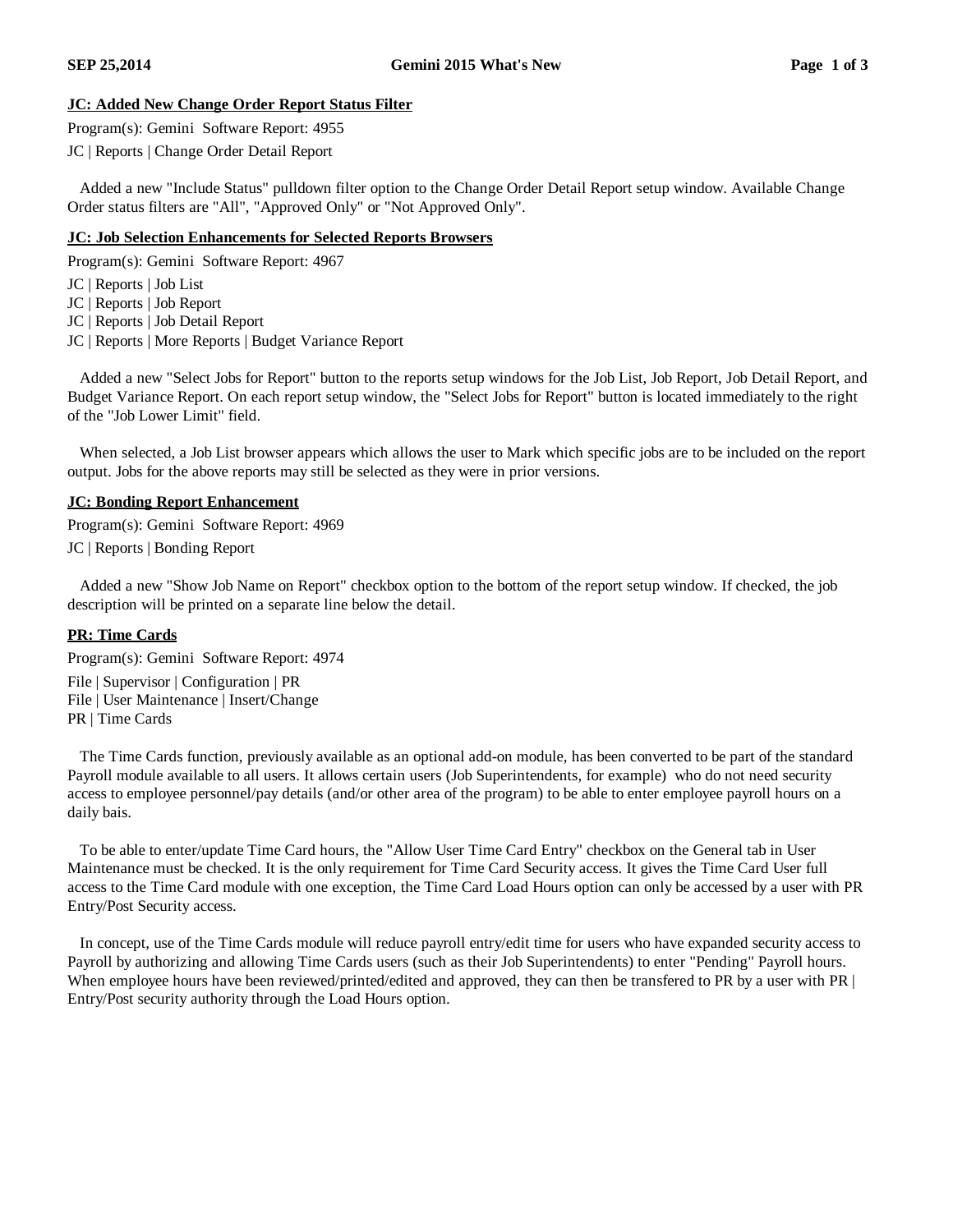## **ALL: File: Hide/Unhide Browse Window Columns, Resize Column Widths, Remember**

Program(s): PSClient, Eclare, Gemini Software Report: 4977

ECLARE: File | Terminal GEMINI: File | Terminal | Columns PSCLIENT: File | Terminal | Columns

1. Added a new "Select Columns to Show" option to all programs. When accessed, it provides the ability to selectively hide/un-hide browse window columns as well as vertical and horizontal lines and to adjust individual column widths in most of each program's browse list windows.

- To access the new option, place your mouse cursor inside a given browse window's data display box (the browse window's "white" area) and right-click. Select the option from the pop-up menu which will appear.

- When hiding columns, at least one column must be shown. Please note that, when dealing with browse windows with multiple tab options, one or more browse tabs may be blank (no columns showing) depending on what columns are hidden and from which browse tab they are hidden.

- Browse list display changes are remembered from one work session to the next. They are company and computer/work station specific and apply to all users who access a given company on a given computer/work station.

- If a given column width is changed and the column is subsequently hidden and then shown again, it will revert to the orignal default column width - not the resized width prior to being hidden. It can be manually resized again if desired.

2. Added a new "Reset Columns Format" button to each program's Terminal area as noted, above, which allows the user to reset browse window displays back to their original display formats. Please note that use of this button resets ALL browse window displays within a given company back to their original display formats and cannot be "undone" (but display formats can be defined again).

# **JC: Work in Progress Report Export Enhancement**

Program(s): Gemini Software Report: 4978

JC | Reports | Work in Process

Added two new Export Profile field options, "Preliminary Budget Expense" and "Preliminary Budget Revenue", to the list of fields which can be exported for each job.

### **JC: Job Cost Overruns Report Enhancement**

Program(s): Gemini Software Report: 4979 JC | Reports | Job Cost Overruns

Added a new "Exclude Non-Approved Change Orders" checkbox option to the report setup window. If checked, the revised budget used to calculate overruns will exclude Change Orders which do not have an Approved Date.

If a period is specified in the report, then a Change Order is considered approved only if the Approved Date is on or before the last day of the specified period. Any Appoved Date after that day will be considered as unapproved.

### **AP, PO: AP Vendor Default Ref Code**

Program(s): Gemini Software Report: 4989

- AP | Vendor List Maintenance | Insert/Change | Defaults
- AP | Add/Edit AP Invoices | Insert/Change
- AP | Process AP Checks | Select By Parameter
- AP | Reports | Vendor Reports | Vendor Listing
- PO | Add/Edit Document | Insert/Change

1. Added a new "Default Ref Code" field to the AP Vendor Defaults tab. If a Default Ref Code has been entered for a Vendor and that Vendor is selected when adding a new AP Invoice or Purchase Order, the Ref Code field will be automatically populated.